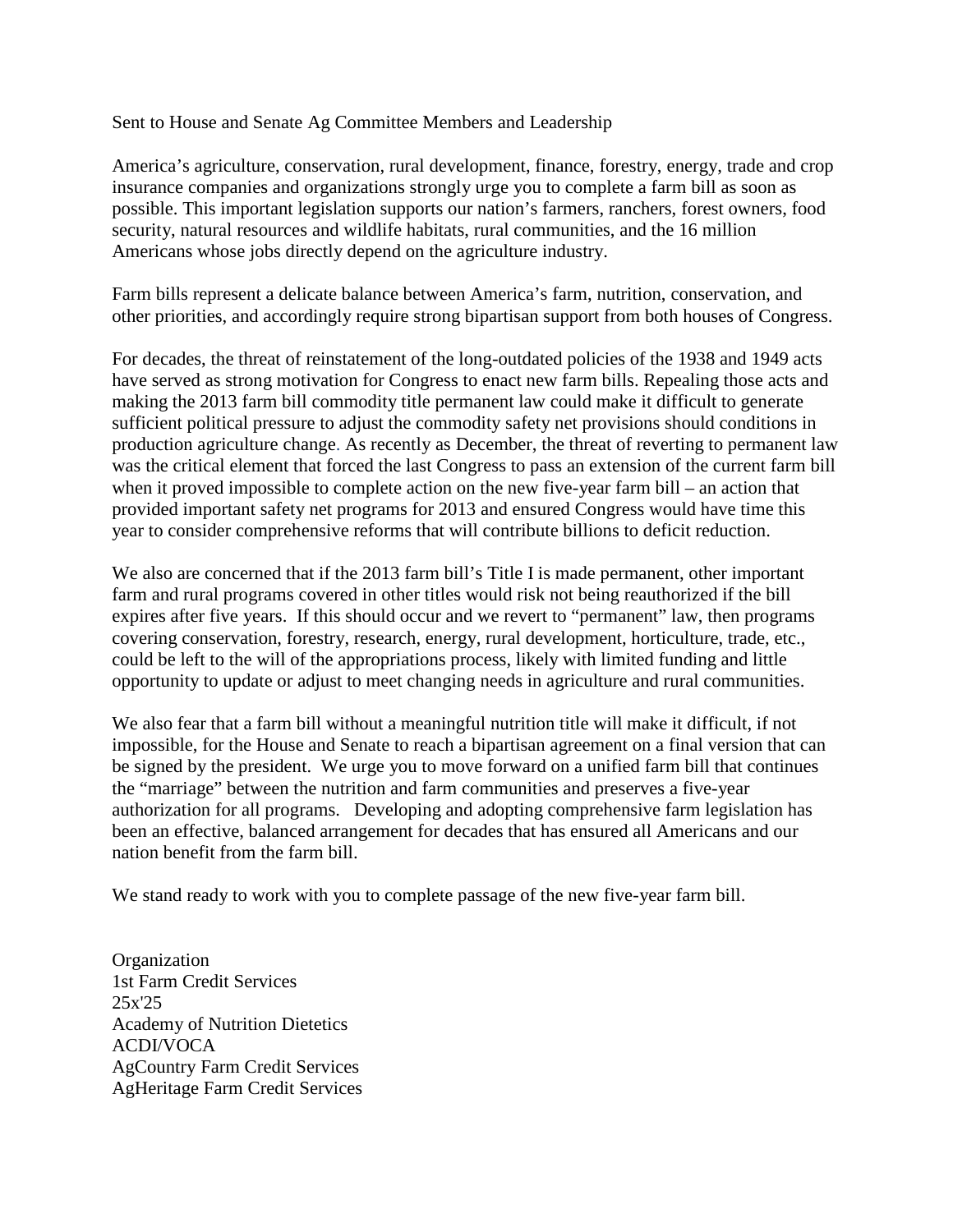AgriBank Agribusiness Council of Indiana Agri-Mark Dairy Cooperative Agro-Culture LIQUID Fertilizers Alabama Soybean & Corn Association Alabama Watermelon Association Alaska Farmers Union Almond Hullers & Processors Association American Agriculture Movement, Inc. American Agri-Women American Association for Mycobacterial Diseases American Association of Avian Pathologists American Association of Crop Insurers American Association of Small Ruminant Practitioners American Association of Veterinary Laboratory Diagnosticians American Beekeeping Federation American Bird Conservancy American Coalition for Ethanol American Dairy Goat Association American Dairy Science Association American Farm Bureau Federation American Farmers and Ranchers American Farmland Trust American Feed Industry Association American Forest Foundation American Goat Federation American Mushroom Institute American Pulse Association American Seed Trade Association American Society of Farm Managers and Rural Appraisers American Soybean Association American Veterinary Medical Association Animal Health Institute Arizona Farm Bureau Federation Arkansas Farm Bureau Federation Arkansas Farmers Union Associated Milk Producers Inc. Association of American Veterinary Medical Colleges Association of Equipment Manufacturers Association of Fish and Wildlife Agencies Association of State Floodplain Managers Audubon Badgerland Financial California Agricultural Irrigation Association California Association of Wheat Growers California Bean Shippers Association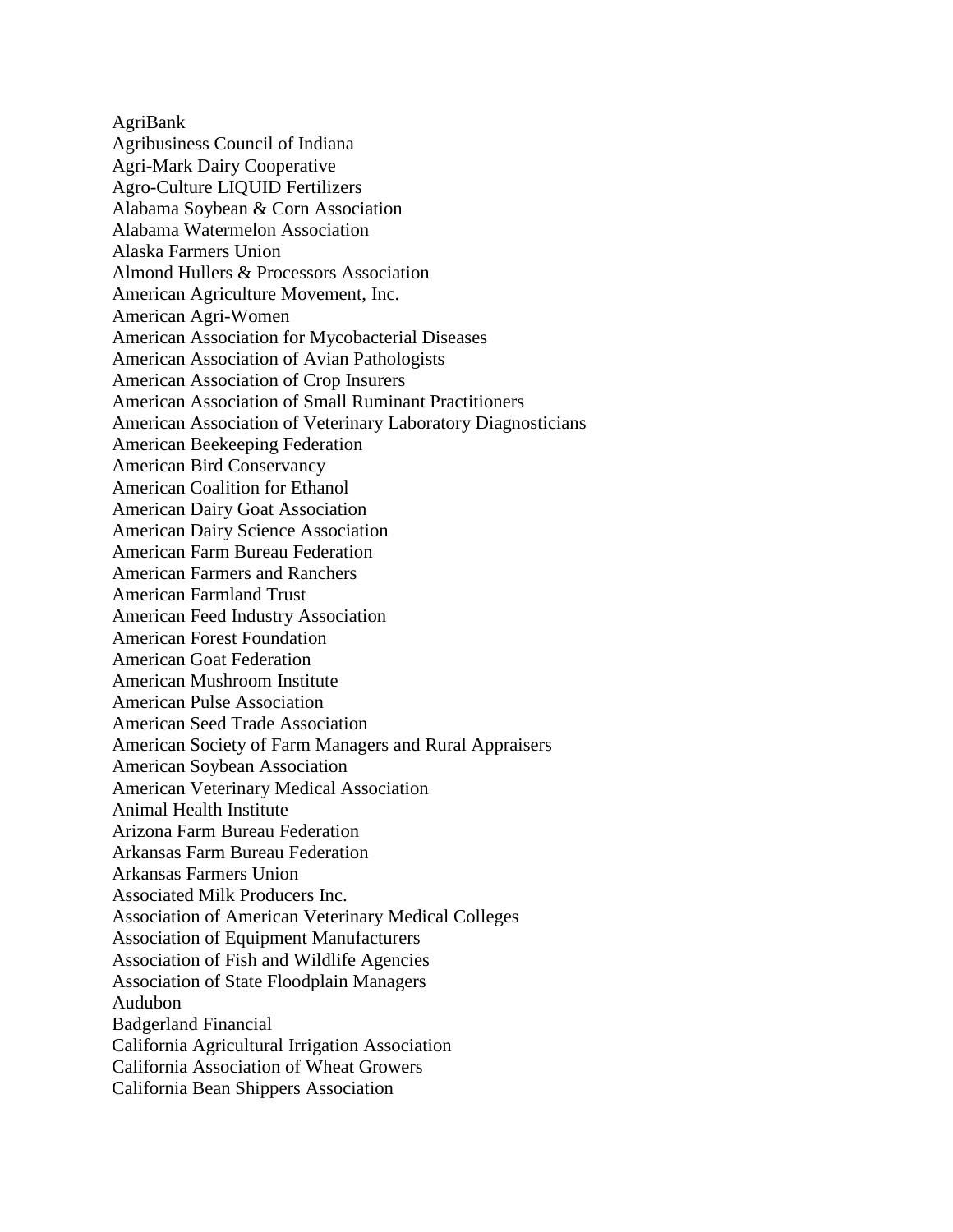California Citrus Mutual California Farm Bureau Federation California Farmers Union California Grape and Tree Fruit League California State Floral Association California Warehouse Association Cherry Marketing Institute Chesapeake Bay Foundation Citizens Network for Foreign Affairs Colorado Wheat Growers Association Continental Dairy Products Cranberry Institute Dairy Farmers of America Dairy Farmers Working Together Dairy Producers of New Mexico Delta Waterfowl Ducks Unlimited Entomological Society of America Falmouth Cooperative Co. Farm Credit Council Farm Credit Mid-America Farm Credit Services of America Farm Credit Services of Illinois Farm Credit Services of Mandan Farm Credit Services of North Dakota FarmFirst Dairy Cooperative Florida Fruit and Vegetable Association Florida Tomato Exchange Florida Watermelon Association Georgia Agribusiness Council Georgia Watermelon Association Great Plains Canola Association GreenStone Farm Credit Services Growth Energy Healing Our Waters-Great Lakes Coalition Heart of the Lakes Center for Land Conservation Policy Holstein Association USA, Inc. Idaho Grain Producers Association Illinois Farm Bureau Illinois Soybean Association Independent Beef Association of North Dakota Independent Community Bankers Association Indiana Farm Bureau, Inc. Indiana Farmers Union Indiana Soybean Alliance Indiana-Illinois Watermelon Association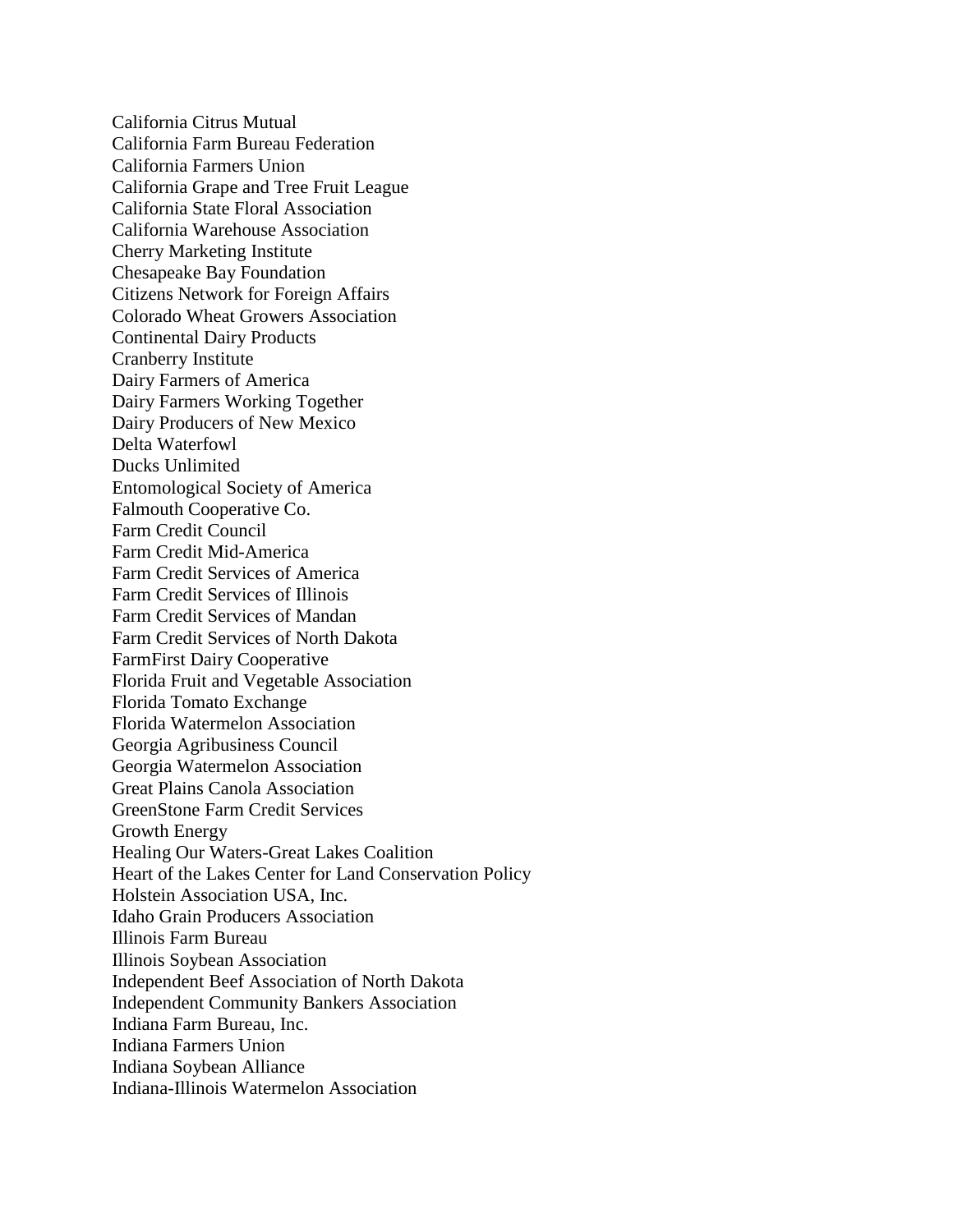Iowa Farm Bureau Federation Iowa Soybean Association Kansas Association of Wheat Growers Kansas Farm Bureau Kansas Farmers Union Kansas Seed Industry Association Kansas Soybean Association Kansas WIldlife Federation Kentucky Soybean Association Land Trust Alliance Louisiana Farm Bureau Federation, Inc. Maryland Association of Soil Conservation Districts Maryland Farm Bureau, Inc. Maryland Grain Producers Association Maryland Pork Producers Association Maryland-Delaware Watermelon Association Michigan Agri-Business Association Michigan Apple Association Michigan Bean Commission Michigan Bean Shippers Michigan Department of Agriculture & Rural Development Michigan Farm Bureau Michigan Farmers Union Michigan Milk Producers Association Michigan Soybean Association Michigan State University Mid Atlantic Soybean Association Midwest Dairy Coalition Mid-West Dairymen's Company Midwest Environmental Advocates Midwestern Legislative Conference Milk Producers Council Minnesota Association of Barley Growers Minnesota Canola Council Minnesota Crop Production Retailers Minnesota Farm Bureau Federation Minnesota Farmers Union Minnesota Soybean Growers Association Mississippi Land Trust Mississippi River Trust Missouri Dairy Association Missouri Farm Bureau Federation Missouri Farmers Union Montana Agricultural Business Association Montana Farmers Union Multistate Initiative on Mycobacterial Diseases of Animals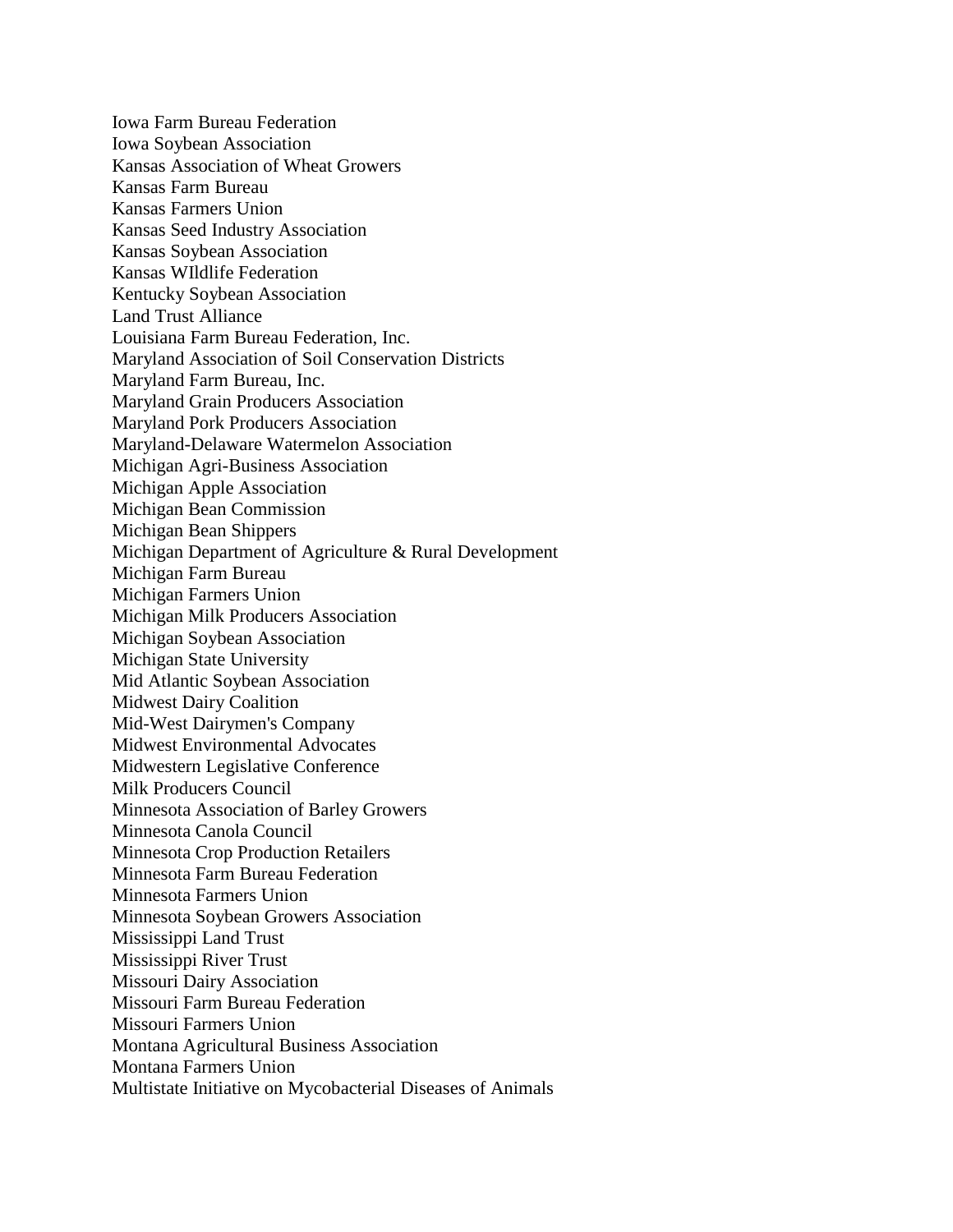National Association of Conservation Districts National Association of Farmer Elected Committees National Association of Regional Councils National Association of Resource Conservation & Development Councils National Association of State Conservation Agencies National Association of State Departments of Agriculture National Association of Wheat Growers National Barley Growers Association National Bobwhite Conservation Initiative National Center for Frontier Communities National Coalition for Food and Agricultural Research National Conservation District Employees Association National Corn Growers Association National Farmers Organization National Farmers Union National Grange National Grape Cooperative Association Inc. National Milk Producers Federation National Potato Council National Sunflower Association National Watermelon Association National Wildlife Federation Nebraksa Farmers Union Nebraska Agri-Business Association Nebraska Dry Bean Commission Nebraska Dry Bean Growers Association Nebraska Farm Bureau Federation Nebraska Soybean Association Nebraska Wheat Board Nebraska Wheat Growers Association Nevada Farm Bureau New England Farmers Union New Hampshire Farm Bureau Federation, Inc. New York Corn and Soybean Growers Association New York Farm Bureau New York State Wine Grape Growers New York Wine & Grape Foundation North Carolina Farm Bureau North Carolina Small Grain Growers Association North Carolina Soybean Producers Association North Carolina Watermelon Association North Dakota Farmers Union North Dakota Soybean Growers Association Northarvest Bean Growers Association Northeast States Association for Agriculture Stewardship Northern Canola Growers Association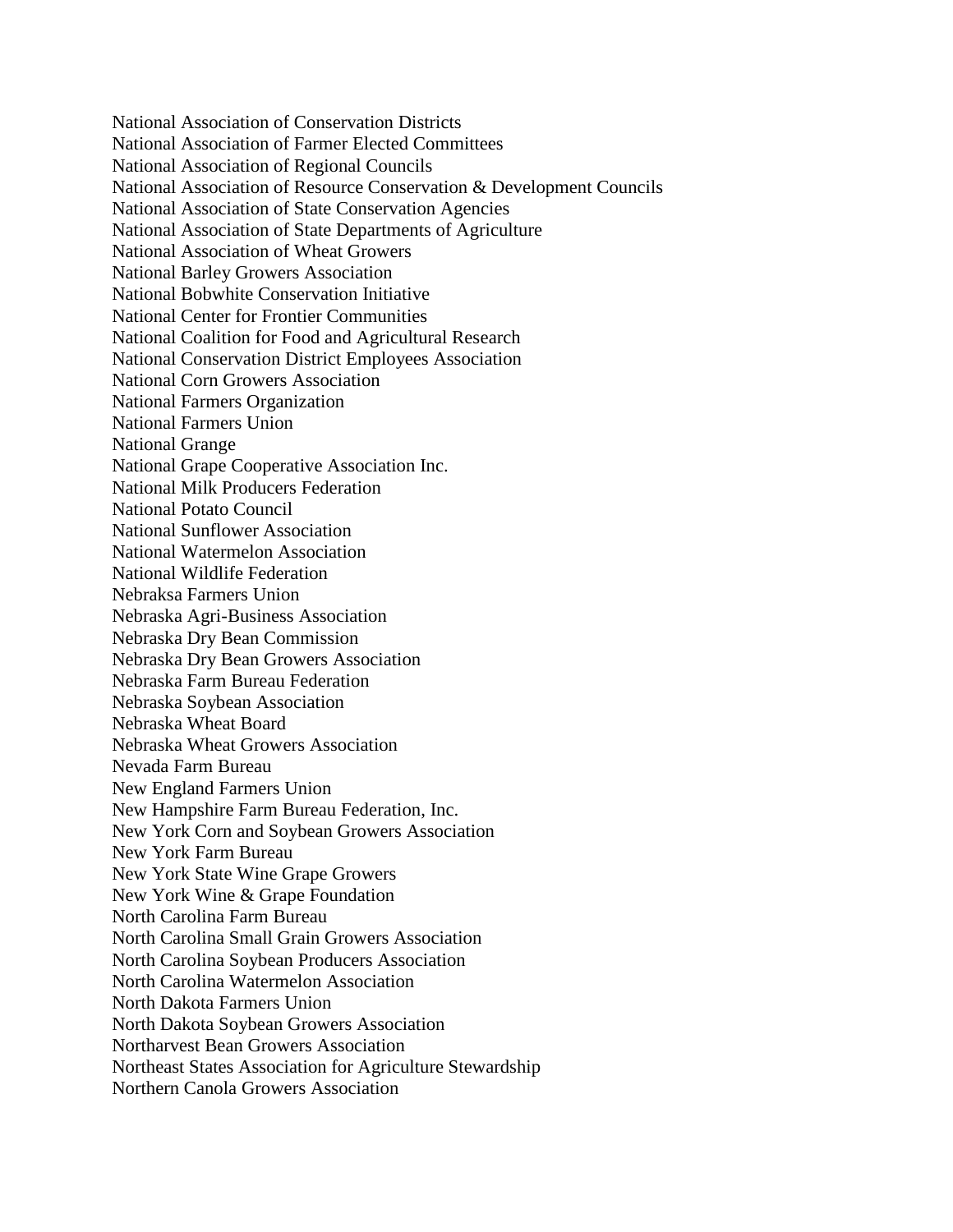Northern Great Plains Working Group Northern Pulse Growers Association Northwest Dairy Association/Darigold Ohio AgriBusiness Association Ohio Farm Bureau Federation Ohio Farmers Union Oklahoma Farmers Union Oregon Farm Bureau Oregon Wheat Growers League Partners of the Americas Pennsylvania Farm Bureau Pennsylvania Farmers Union Pheasants Forever POET Biorefining Pollinator Partnership Poultry Science Association Produce Marketing Association Progressive Farm Credit Services Quail Forever Rocky Mountain Agribusiness Association Rocky Mountain Farmers Union Rural Community Assistance Partnership Scenic Central Milk Producers Cooperative Select Milk Producers, Inc. Soil and Water Conservation Society South Carolina Watermelon Association South Dakota Chapter of The Wildlife Society South Dakota Farm Bureau South Dakota Farmers Union South Dakota Soybean Association South Dakota Wheat Incorporated State Agriculture and Rural Leaders Tennessee Clean Water Network Tennessee Farm Bureau Federation Tennessee Soybean Association Texas Citrus Mutual Texas Farmers Union Texas International Produce Association Texas Seed Trade Association Texas Vegetable Association Texas Watermelon Association The Conservation Fund The Nature Conservancy Theodore Roosevelt Conservation Partnership United Dairymen of Arizona United FCS